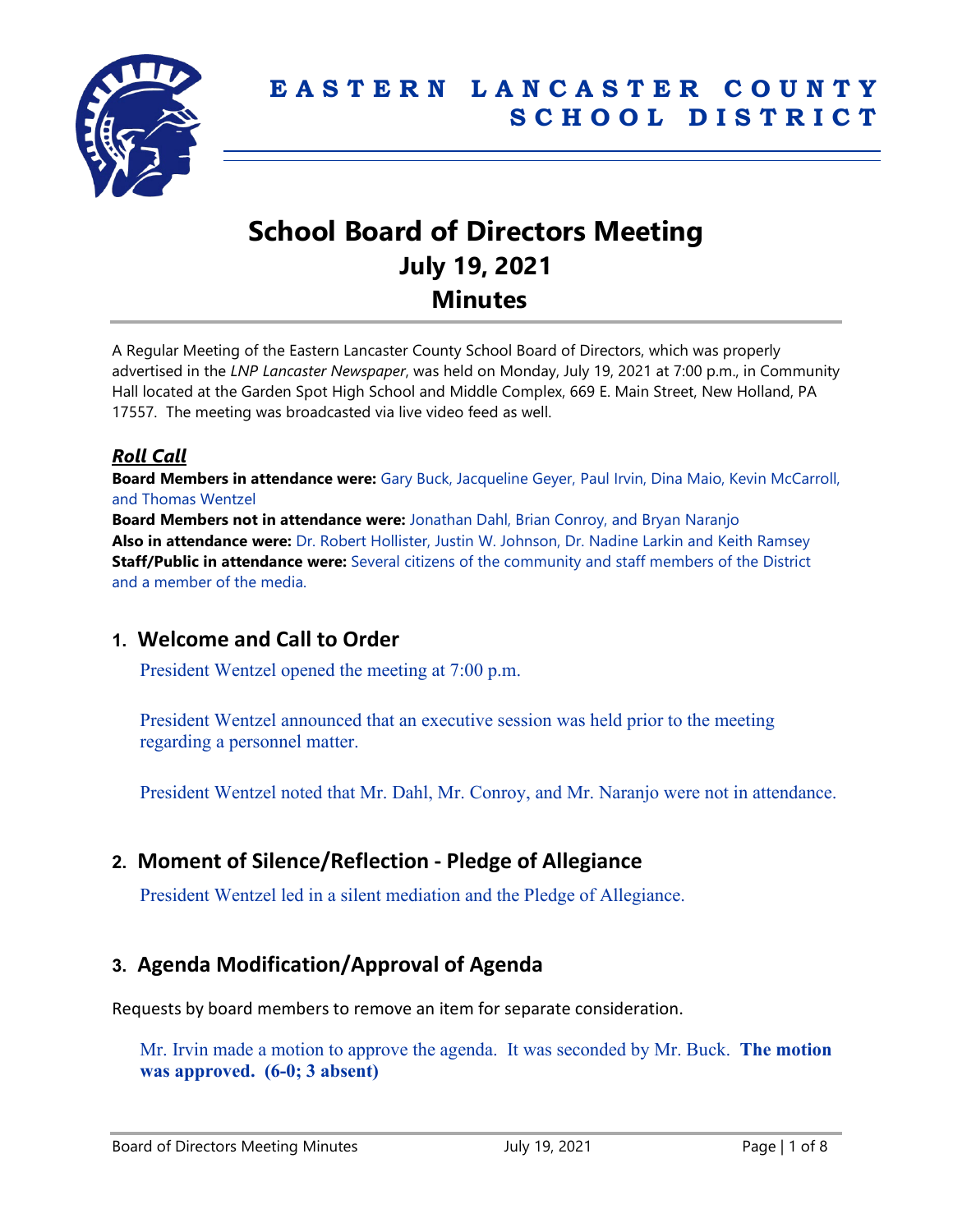# **4. Citizens of the District Comments**

The Board encourages citizens of the district to come before the Board to present their petitions, inquiries, or other communications of interest. The Board invites public (Citizens of the District) to comment on any topic that is within the Board's jurisdiction. As outlined in Board Policy 903, the Board requires that public participants be residents or taxpayers of this district.

Due to the virtual aspect of the Board meeting, the Board is requesting if you wish to provide public comment during the virtual board meeting, you should sign-up to do so by completing the online form prior to the meeting.

[PUBLIC COMMENT SIGN-UP FORM](https://forms.gle/zDXXoX8rZQUxt1Ap6) (Please use this form only if you are not attending the meeting in person.)

*Public comments will be read aloud during the public comment section of the agenda.*

Thank you.

SUBMITTED COMMENTS (VIA PUBLIC COMMENT SIGN-UP FORM):

#### Hazell Hurst, 209 Jared Way, New Holland, PA 17557

Hello thank you for taking the time to read my question and concerns this evening. My first question is pertaining to the curriculum this coming school year. Will it include any aspect of CRT or SEL?

I am in extreme opposition of this having any part in my child's education. I would like to hear and understand where ELANCO stands on this subject.

As for my 2nd question, at the end of the year parents received a letter stating that school should return back to normal with no masking or social distancing, etc. I understand that you have applied for the ARP ESSER funds, once you have accepted them will you be obligated to follow what the CDC recommends and enforce your health and safety plan by mandating masks, social distancing, etc. or will parent and students have a choice?

Thank you!

# **COMMENTS** (IN-PERSON):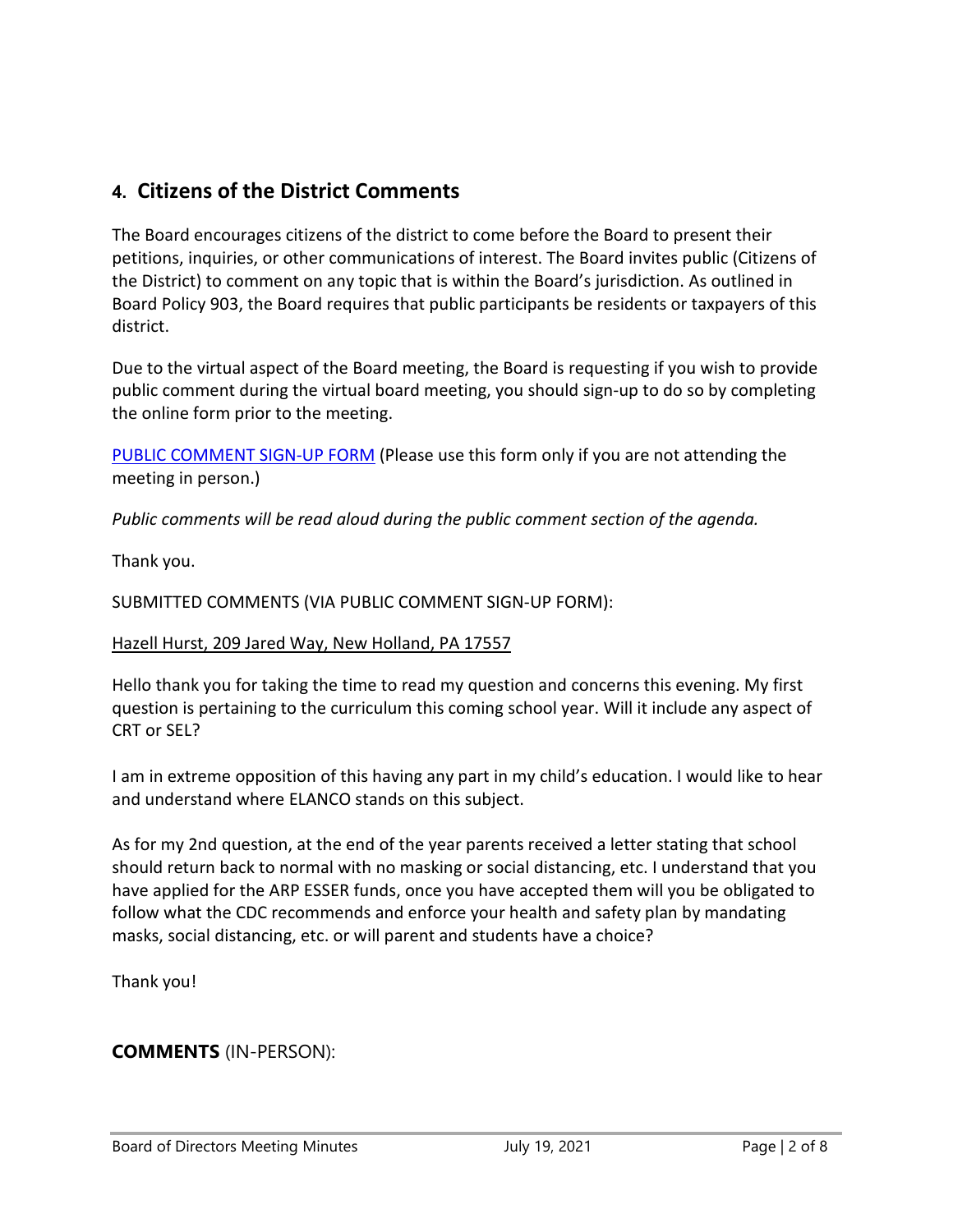### Lee Schaffer, 1362 Woodland Circle, Denver, PA 17519

Mr. Schaffer updated the Board on his children all who graduated from Garden Spot High School. Mr. Schaffer said a prayer.

#### Joshua Hicks, 1304 Reading Road, Denver, PA 17517

Mr. Hicks inquired on the protocols regarding the CDC recommendations and how would that affect the upcoming school year.

#### Dianne Boone, 729 Pleasant Drive, New Holland, PA 17557

Ms. Boone inquired about the District curriculum for the 2021-2022 school year and presented her concerns regarding SEL, CRT, and BrainPOP.

### Dave Horst, 1186 East Earl Road, East Earl, PA 17519

Mr. Horst presented his concerns regarding lessons being taught in the classroom.

Dr. Hollister commented on the current protocols for the upcoming school year indicating that at that time, learners would not be mandated to wear masks in the building, but they would need to on transportation. He also commented on ESSR funding and the CDC recommendations noting that currently they were not being enforced. Dr. Hollister noted that the District would continue to monitor as information and the COVID case number in the County evolved.

Dr. Hollister indicated that the Administration would provide access to the District curriculum and indicated that the District did not teach socialism.

# **5. Consent Agenda**

Items listed under the Consent Agenda section of our Board Meeting Agenda are considered to be routine and are acted on by the Board in one motion. There is no Board discussion of these items individually prior to the Board vote unless a member of the Board requests that a specific item be removed from the Consent Agenda. Requests to remove an item from the Consent Agenda will be accepted at agenda section 3. Agenda Modification/Approval of Agenda. (Requests to remove an item for separate consideration). Items Removed from the Consent Agenda will be moved to agenda section "Action Items."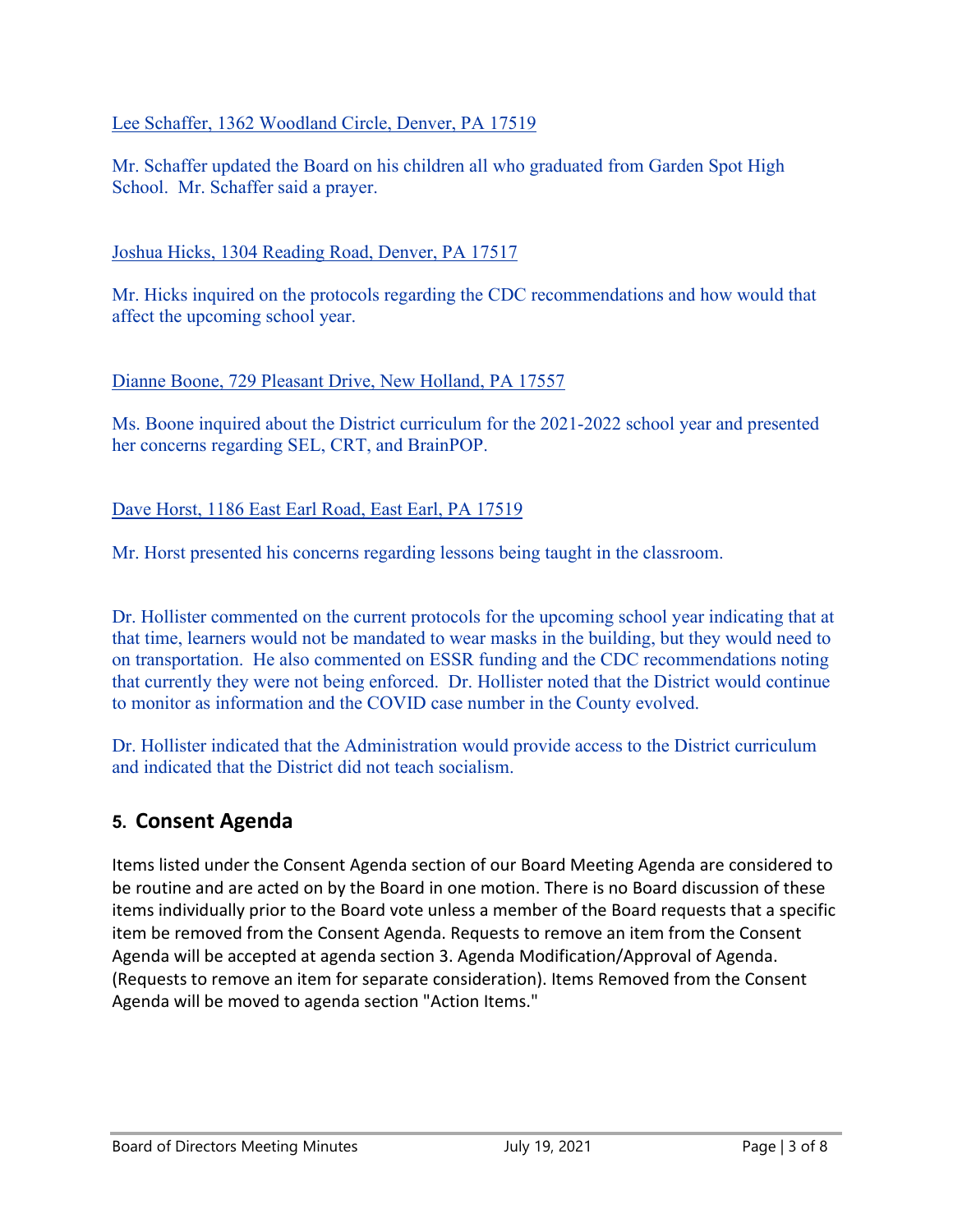Mrs. Kara Martin, Director Special Education and Gifted Services introduced Jennifer Lakatos, Learning Support Teacher at Blue Ball Elementary starting the 2021-2022 school year.

Mrs. Heather Schrantz, Principal at Blue Ball Elementary introduced Lisa Kehm, Administrative Assistant at Blue Ball Elementary starting the 2021-2022 school year.

Mrs. Jenna Louderback, Assistant Principal at Blue Ball Elementary introduced Christina Esh, Kindergarten Teacher at Blue Ball Elementary starting the 2021-2022 school year.

Dr. Hollister welcomed the new team members to the District.

Mr. Irvin made a motion to approve the consent agenda report. It was seconded by Mr. Buck. **The motion was approved. (6-0; 3 absent)**

- **5.a. Approval of Minutes**
- **5.b. Treasurer's Report**
- **5.c. Approve Personnel Report**
- **5.d. Bills Paid**
- **5.e. Cafeteria Fund Treasurer's Report**
- **5.f. Investments**
- **5.g. Student Activity Account**
- **5.h. Approve Budgetary Transfers**

# **6. Property and Services**

**6.a. Action Items**

### **6.a.a. Motion to extend the Addendum to the Business and Human Resource Services Agreement to June 30, 2026**

This addendum provides services by the ELANCO Business Office Staff with regard to accounts payable and human resource duties that were previously performed by direct employees of CBSD. The initial term of the addendum was for one year. This extension allows the addendum to be on the same term as the Business and Human Resources Agreement. The total cost for 2021-22 is \$30,900 and will increase each year based in the Act 1 base index.

Mr. Ramsey requested the Board to approve the Motion to extend the Addendum to the Business and Human Resource Services Agreement to June 30, 2026. He updated the Board on the District's partnership with Columbia Borough School District indicating that the initial term of the addendum regarding the services of the business staff was one year. He also noted that the total cost would increase each year based on the Index.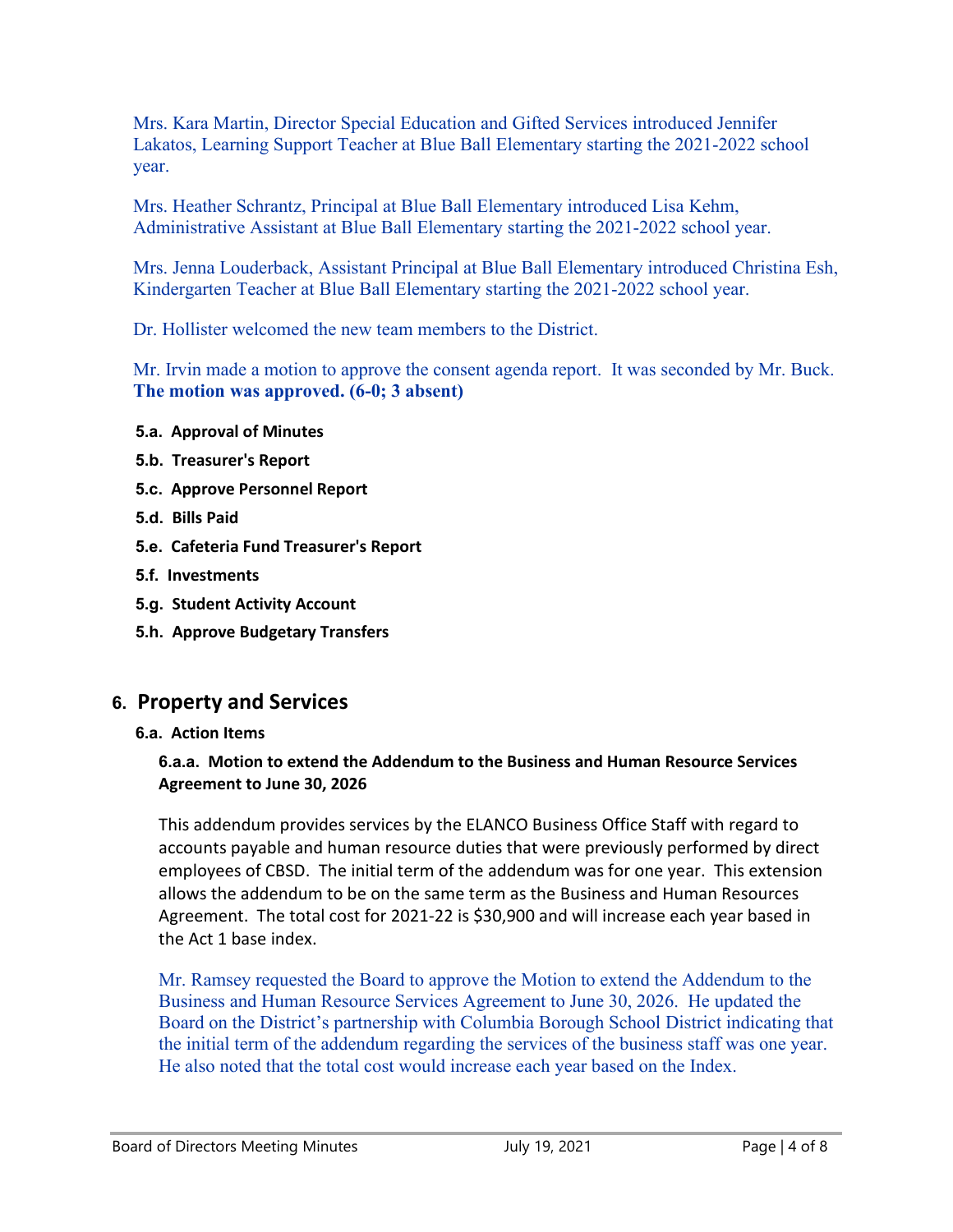Mr. Irvin made a Motion to extend the Addendum to the Business and Human Resource Services Agreement to June 30, 2026. It was seconded by Mrs. Geyer. **The motion was approved. (6-0; 3 absent)**

**6.b. Information Items - None.**

### **7. Program**

**7.a. Action Items - None.**

#### **7.b. Information Items**

#### **7.b.a. EOL Open House**

Dr. Larkin informed the Board that the District would be hosting four open houses for their ELANCOnline Virtual Academy program for families who may be interested since the District was not having in-person remote as a learning option. She noted that two sessions would be virtual zoom sessions on July  $28<sup>th</sup>$  and in-person meeting sessions on August  $3<sup>rd</sup>$ .

Dr. Larkin also informed the Board that herself and Greg Frederick, Director of Elementary Instruction met with the Program Committee to discuss revising the process of reviewing curriculum and how the District could monitor online programs that change more often. She noted that a process would be put in place to review these items each year.

The Board and Administration discussed the process for Curriculum review.

# **8. Management**

**8.a. Action Items - None.**

#### **8.b. Information Items**

#### **8.b.a. Senate Bill 554 Act 65 of 2021: Discuss updated rules for Board Agenda Development and Board Meeting Operations.**

Dr. Hollister reminded the Board of the update regarding board meeting operations. He noted that the new Act deterred new topics of major discussions being introduced without being placed on the agenda and not properly advertised.

#### **8.b.b. Need to hire support staff members as there is a large number of vacancies.**

Dr. Hollister informed the Board that the District needed support staff members for classrooms.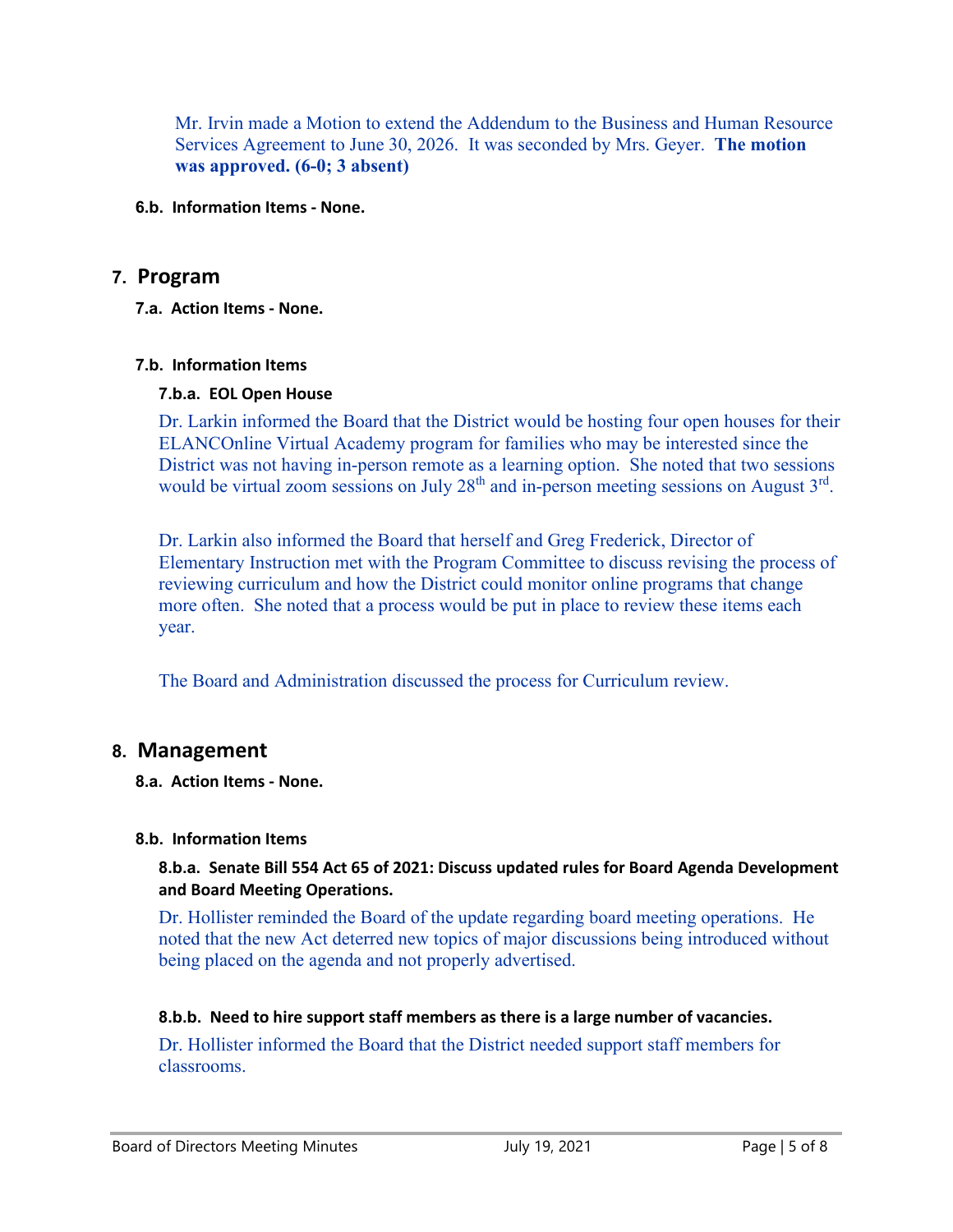# **9. Action Items**

Items Removed from Consent Agenda for Separate Consideration.

### **10. Reports**

#### **10.a. Lancaster County Tax Collection Bureau**

No Report. Mr. Ramsey indicated that there was no meeting. The next meeting would occur on September 9<sup>th</sup>.

#### **10.b. Lancaster-Lebanon IU13**

No Report. Mr. Irvin indicated that there was no IU Board meeting in July.

#### **10.c. Lancaster CTC**

Mrs. Maio reported that the Lancaster County CTC JOC June meeting. She indicated that the Board would return to rotating JOC meetings to the different campuses. She also reported on the award Workforce grant, LCCTC summer projects, and the upcoming in-person Back to School night. Mrs. Maio also reported that the LCCTC was currently offering other school districts equipment and technology that was being replaced.

#### **10.d. Legislative**

Mr. Ramsey commented on the State Budget, indicating that the final Budget has been passed with an increase in Basic and Special Education funding. He noted that the District would receive an increase of \$260,000 in Basic Education funding and \$13,000 in Special Education funding.

Mr. Wentzel reported on an article from the Lancaster Newspaper regarding key issues awaiting the General Assembly on their return. He also reported on election reform, relief funding of various agencies, and cannabis legislation.

# **11. Superintendent's Report**

Dr. Hollister updated the Board on the film that was being produced about former faculty and community member, Stan Deen. He informed the Board that he had toured the Garden Spot Secondary Campus with the Director for shooting locations and was looking forward to working with the company.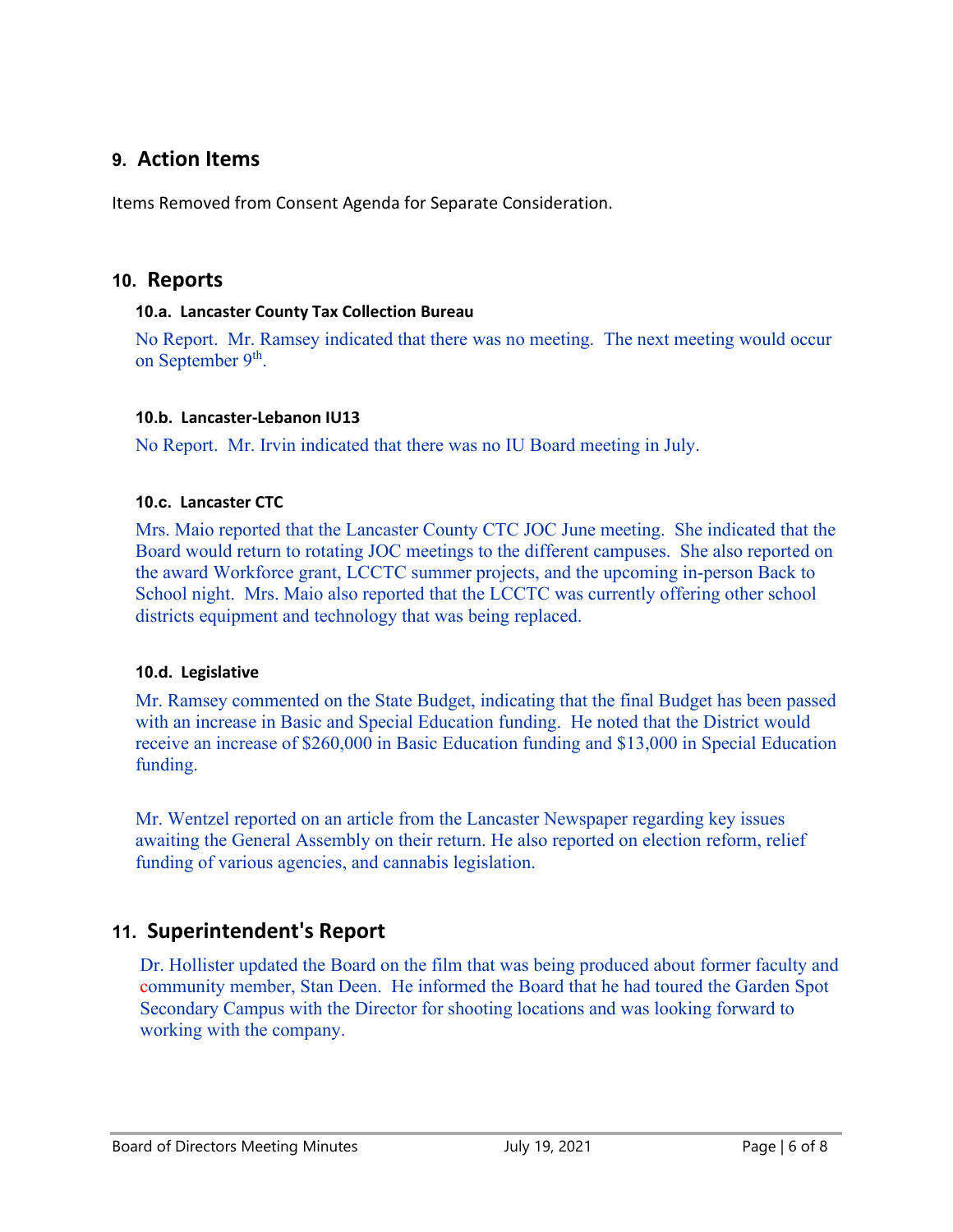Dr. Hollister informed the Board of the upcoming Administrator Retreat that week as the official start of the new school year as the Administration begins to look at procedures and processes.

Dr. Hollister informed the Board that progress was coming along with the artificial turf field.

Dr. Hollister read a statement regarding his retirement:

As we settle in after an astonishing and unprecedented year and look forward to the rebirth that comes with each new school year, I wish to reflect briefly. It was a daunting year in so many ways, but it also demonstrated this Districts' resilience, agility, and fortitude. The same should be said about our learners who were not kept down despite constantly shifting rules, disappointment after disappointment, and a less than ideal learning environment. Now, all indicator lights are green…we can resume course with earnest toward our goal: "multiple pathways to family thriving careers" for each and every graduate. Despite the distractions of the pandemic, the district inched closer and closer toward serving each learner in a more customized and personalized fashion. With what we pray is the worst behind us regarding the pandemic, hopes are again high. A new school year is a mere six weeks away and as always filled with renewed aspirations, opportunities, and optimism for learners and adults alike.

And so, it is with sincere humility, that I announce my retirement. A difficult decision, but the time is right. Despite the desire to see a few more projects "across the finish line", other demands seek my attention. The "Passing of the mantle" can be a transition challenge for organizations, but it is also an opportunity. A new generation of hungry, energetic administrators awaits the challenges afforded by top-level public-school leadership and so I am confident that the good reputation of this District will find that person either from within or from abroad.

Over the years I enjoyed watching the administrative team, teachers, and support staff members grow and make this district premier: steady progress on achievement, conducted in a safe, inventive, learner-centered system was an inspiration to see… all while maintaining long-term financial security and appropriately balancing the needs of our tax supporting public (ranked 422 out of 500 school districts for tax effort, while still performing within the top 100 high schools in the Commonwealth per the most recent US News and World Report ranking). The District was prepared for the challenges going into the pandemic as we were flush with cutting-edge technologies, fiscally sound, and strategically flexible as a system. Our team rallied with each member doing their best in whatever role they serve in the ELANCO family.

With a heavy, but satisfied heart, I share a retirement date early in the new calendar year of 2022 which provides the Board at least six months-notice from this evening with an outside departure date no later than March 11, 2022. This will provide ample time to seek and secure a new leader who can carry on the great works of this District on behalf of this community,